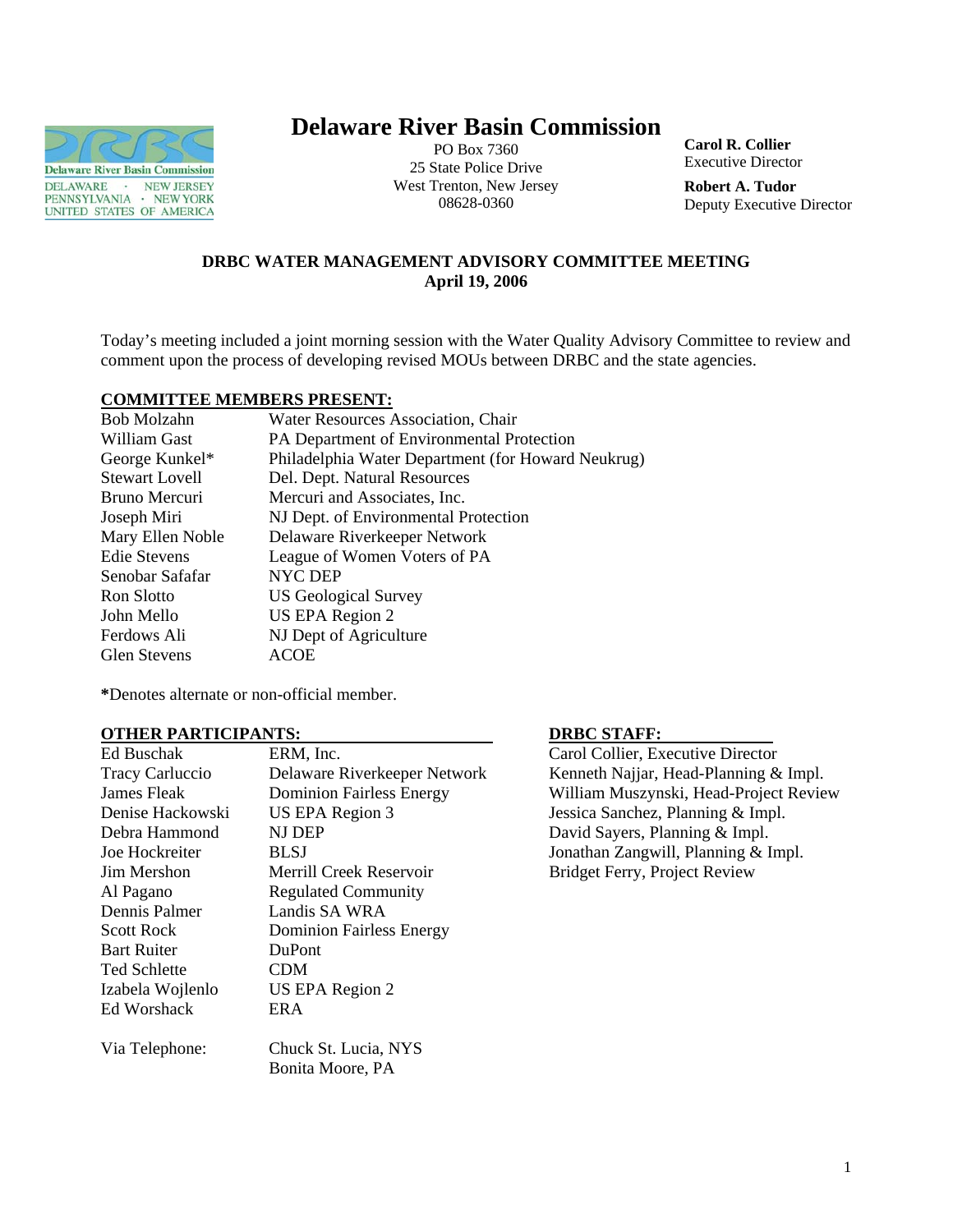# **CALL TO ORDER:**

The meeting was called to order at 9:40 am by Dr. Ken Najjar of DRBC staff. Dr. Najjar briefly described the purpose of the joint morning session, in which there were attendees from the Water Management Advisory Committee and the Water Quality Advisory Committee, along with several interested parties from the public. All participants introduced themselves.

# **REVISION OF DRBC AND STATE MOUs**

Dr. Najjar introduced the morning discussion item, noting that the current MOUs have not been updated in over 20 years and therefore do not adequately reflect the current working relationships between DRBC and the states.

Mr. William Muszynski, Special Projects Coordinator and Head of Project Review at DRBC, then led the main discussion which focused on a matrix developed by DRBC staff which contained DRBC's current policies and review criteria and also comments from each of the four state agencies which summarized how their policies compared to DRBC's. Mr. Muszynski noted that all states have provided matrix information. There had been some last minute changes and attention was drawn to those changes. All participants at the meeting received a copy of the latest version of the matrix. Mr. Muszynski went on to note that the DRBC Commissioners are awaiting feedback from DRBC's committees before undertaking actual revisions to the MOUs between DRBC and the states.

The Commissioners will be briefed at the May  $10<sup>th</sup>$  hearing with today's feedback. DRBC will then start the drafting process for the individual states' MOUs, which will also come back to the committee for review and comment.

Mr. Muszynski began the discussion by reviewing feedback previously received from the WMAC at an earlier meeting. At that meeting the following issues were raised:

- Limiting redundancy of review
- Early involvement with application requirements and projects is encouraged
- DRBC should retain close involvement with projects regarding shared waters
- Look at the SRBC MOUs for comparison.
- Develop review schedules with milestones
- Keep public / interested parties informed of project status.

Regarding the issue of keeping the public and interested parties informed, Mr. Muszynski noted that the DRBC has initiated a tracking mechanism which is available on DRBC's website. When an application is received, a project status page is created on the website. Usually within 2 to 3 weeks of an application being received, the project is noted on the website with information about that project. As the project review progresses the information is updated. Mr. Muszynski also noted that he is trying to notify the applicants that DRBC only holds five Commission meetings a year.

One option for improving the effectiveness of the review process would be for DRBC to get involved in the planning stages of a project in order to have a greater influence on the final outcome. Mr. Muszynski noted that it is typical for the states to review a project first and DRBC to follow. This current approach is not in accordance with DRBC's policy of no significant development of a project until it receives DRBC approval.

There are a number of options for altering the type of permit that a project receives which may help to streamline the application process between DRBC and the state agencies. One option would be for DRBC to incorporate its conditions in a state permit by issuing a certificate to the state agency. However this raises several questions: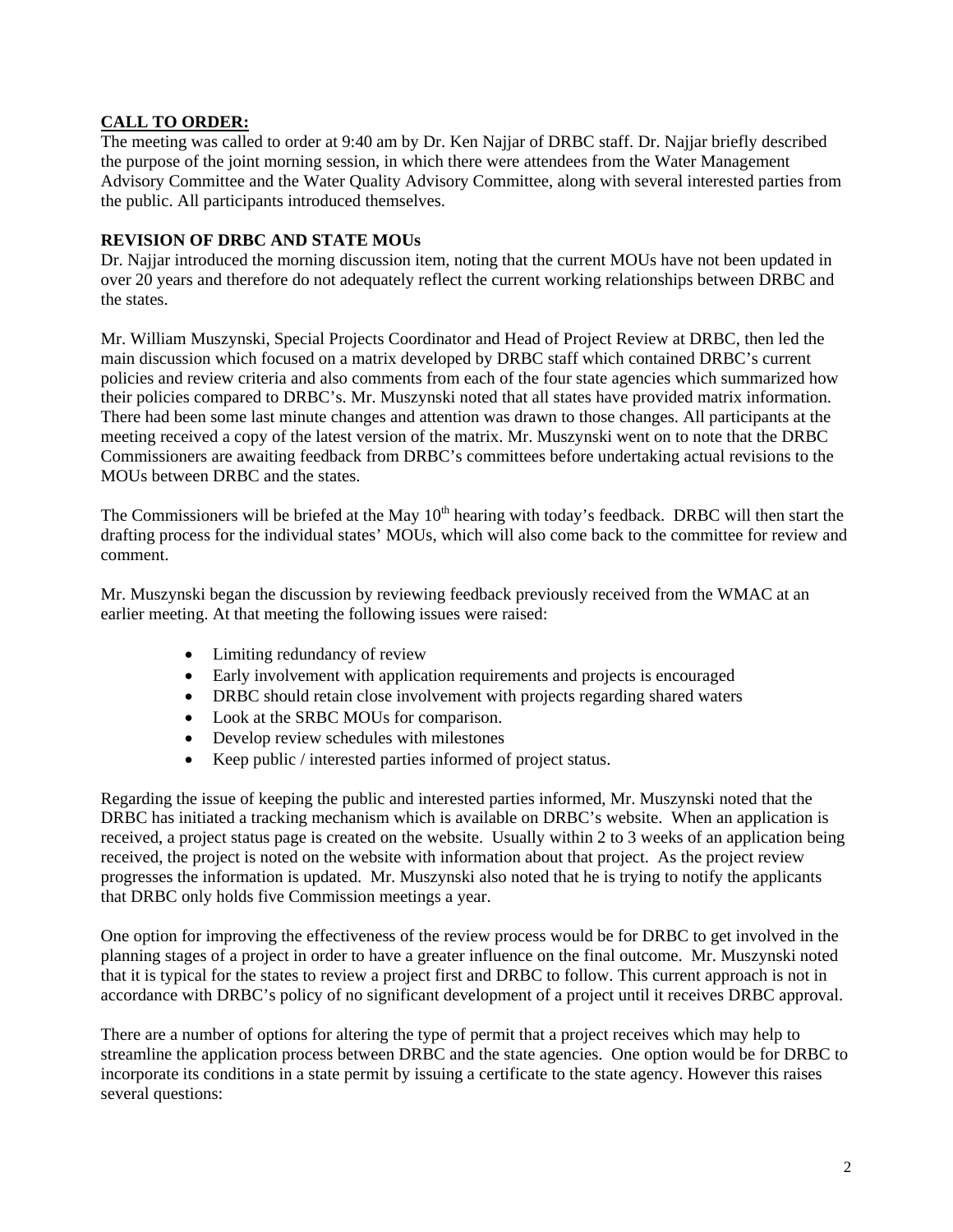- Would the states defend the conditions?
- Would the states be able to legally, if challenged?
- How would changes to DRBC requirements be incorporated?

Mr. Muszynski noted that these are all issues that would need to be carefully worked out in the agreements so that DRBC ensured it retained the necessary authority. Mr. Muszynski went on to note that one of the objectives of revising the MOUs is to help streamline the project review process. However, we have to keep in mind a number of issues. For example, we have to be observant that any time a completely new project comes to DRBC, it has to be incorporated into the Comprehensive Plan and that can only be done as part of the Commission hearing process. Another suggestion was to consider not just equivalency of reviews, but also to determine if there are additional requirements that should be built into the review process.

Ms. Mary Ellen Noble asked if there were to be changes to the public comment process. Mr. Muszynski replied that there is likely to be a shorter period for comments. Ms. Noble also noted that she didn't fully understand the issue of state authority over enforcing DRBC regulations. She noted that he NPDES program already does this and this approach seems to be working.

Attention was drawn to the agreement that the Susquehanna River Basin Commission (SRBC) has with PADEP, which allows SRBC to review the application and inform the state if they will accept the PADEP permit. If not, they issue their own permit with additional requirements.

Another question arose about the role of DRBC and whether there should be a greater emphasis on regional planning issues and less on project-by-project decisions.

Mr. Muszynski concluded the discussion by thanking the participants for the their input and noting that regardless of what the new MOUs ultimately look like, it was agreed that there will be a need for educating stakeholders (e.g., consultants) about the changes. The feedback will be given to the Commissioners and it is hoped that a draft agreement between DRBC and the states can be prepared before the end of the summer.

This concluded the morning session; WMAC regular business resumed after lunch. Attendees to the morning session were invited to attend the afternoon session.

# **REVIEW OF MINUTES / REVIEW AND APPROVAL OF AGENDA**

The afternoon session was called to order by Mr. Bob Molzahn, chair of the committee. The minutes from the October 25, 2005 meeting were reviewed and approved without changes. Today's agenda was also reviewed and approved by the committee.

# **WATER TRANSFERS**

Mr. Molzahn introduced the water transfers issue which this committee and a separate subcommittee have been working on for several months. The subcommittee has produced a position statement that is before this committee today for a vote of approval. Mr. Molzahn asked for a motion to approve the position statement as it was presented to the Committee. A motion was made and seconded and carried, with abstentions from Mr. Ferdows Ali and Ms. Noble. The position statement will be presented to the Commissioners at the July  $19<sup>th</sup>$ Commission meeting. [This was later postponed to September 27<sup>th</sup>]. Mr. Molzahn noted that once the Commissioners had given their approval the issue would come back the WMAC to explore how the new policy can be implemented in the review process.

# **WATER ACCOUNTABILITY**

The next item for discussion was the water accountability issue. The Committee was once again joined by Mr. George Kunkel of Philadelphia Water Department. This is another issue that the full Committee and a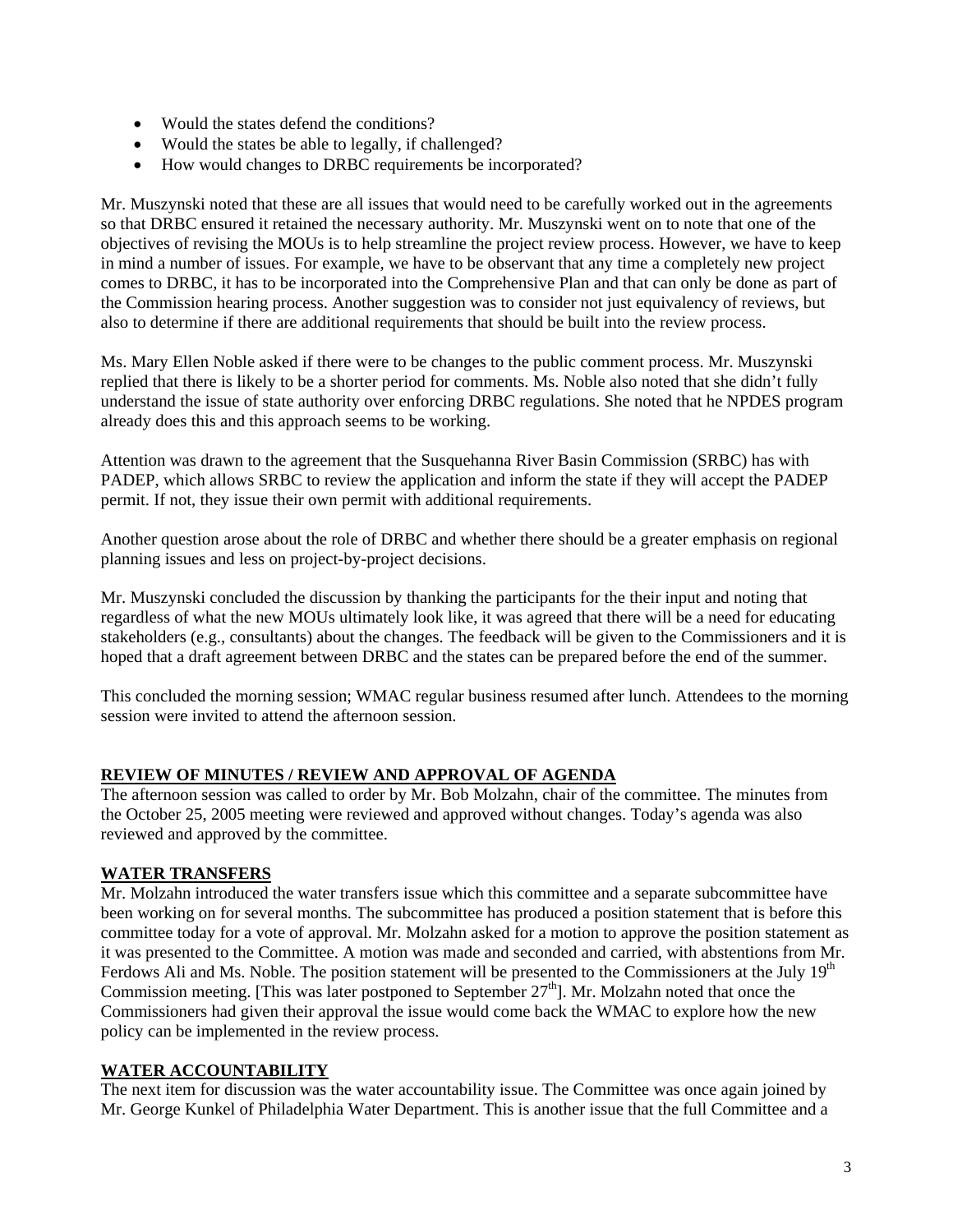subcommittee have been discussing for several years. Mr. Kunkel provided a number of handouts and began the discussion by describing some recent activity related to water accountability issues. First and foremost is the development and release of the American Water Works Association (AWWA) Water Audit Software. This is a MS Excel based spreadsheet tool that helps a water purveyor to better quantify water losses. The software was developed by a small group including Mr. Kunkel and Mr. David Sayers of DRBC staff. The software is available free of charge as a download from the AWWA website, under the WaterWiser section (Water Loss Control Site). Mr. Sayers noted that DRBC was in the process of setting up a link from its website pointing to the free software.

Mr. Kunkel noted that a pilot study was undertaken to help in the development of the software. A total of 36 water purveyors received the software for testing, 21 responded with comments including three from the Delaware River Basin. The comments and suggestions for improvement were incorporated within the software. The software is designed to provide a standardized method, along with standardized terminology, for water loss accounting which will be useful for regulatory agencies such as DRBC and the states in order to overcome the problems caused by the vague definitions and methodologies of previous water loss tracking methods.

Mr. Kunkel noted other activity related to water loss control, including amendments to the Texas Water Code which requires water purveyors to conduct a water loss audit once every five years and to report the results to the Texas Water Development Board, although the reporting does not specify the use of the AWWA water audit software. At this stage there is no enforcement based on the audit results, but there is funding to look into this.

Mr. Kunkel also circulated a document showing the 2005 Annual Water Withdrawal Report from PADEP. This document has been amended to incorporate the terminology used in the AWWA software. This is an important step to get water purveyors to begin thinking in terms of the new methods.

Mr. Sayers reminded the committee that it had developed a three-stage phase in approach to incorporate the AWWA methods within DRBC regulations and this phased approach had received support from the DRBC Commissioners. Mr. Sayers suggested that having explored the concepts at several meetings the next step is be to prepare a position statement that would ultimately go to the Commissioners for review and approval. The committee suggested that the water accountability subcommittee convene to develop the position statement with assistance from DRBC staff.

Ms. Senobar Safafar questioned the need for such measures suggesting that most purveyors understood the issues well and were doing good work in this area. It was the consensus of the Committee that in many cases, water purveyors – especially the smaller ones – did not have the tools, ability or commitment to address the problems and many simply didn't have a good understanding of the scale of their water losses. Mr. Kunkel noted that for these reasons, getting purveyors to undertake meaningful water audits was a very important first step, regardless of whether regulations would follow. In this early stage of implementation, doing the audit itself is the target.

As a conclusion to the discussion it was agreed that the subcommittee convene and draft the position statement to be reviewed by the WMAC before presenting to the Commissioners.

# **WMAC UPDATES:**

Dr. Najjar and Mr. Sayers provided updates to the Committee on a number of WMAC related activities:

DRBC's involvement with the Act 220 process is ongoing and is in the second year of work. DRBC has contracted with the USGS at the New Cumberland, PA office, to develop a Water Use Analysis Tool (WUAT) which will provide the input files to the USGS Screening Tool. This process involves incorporating